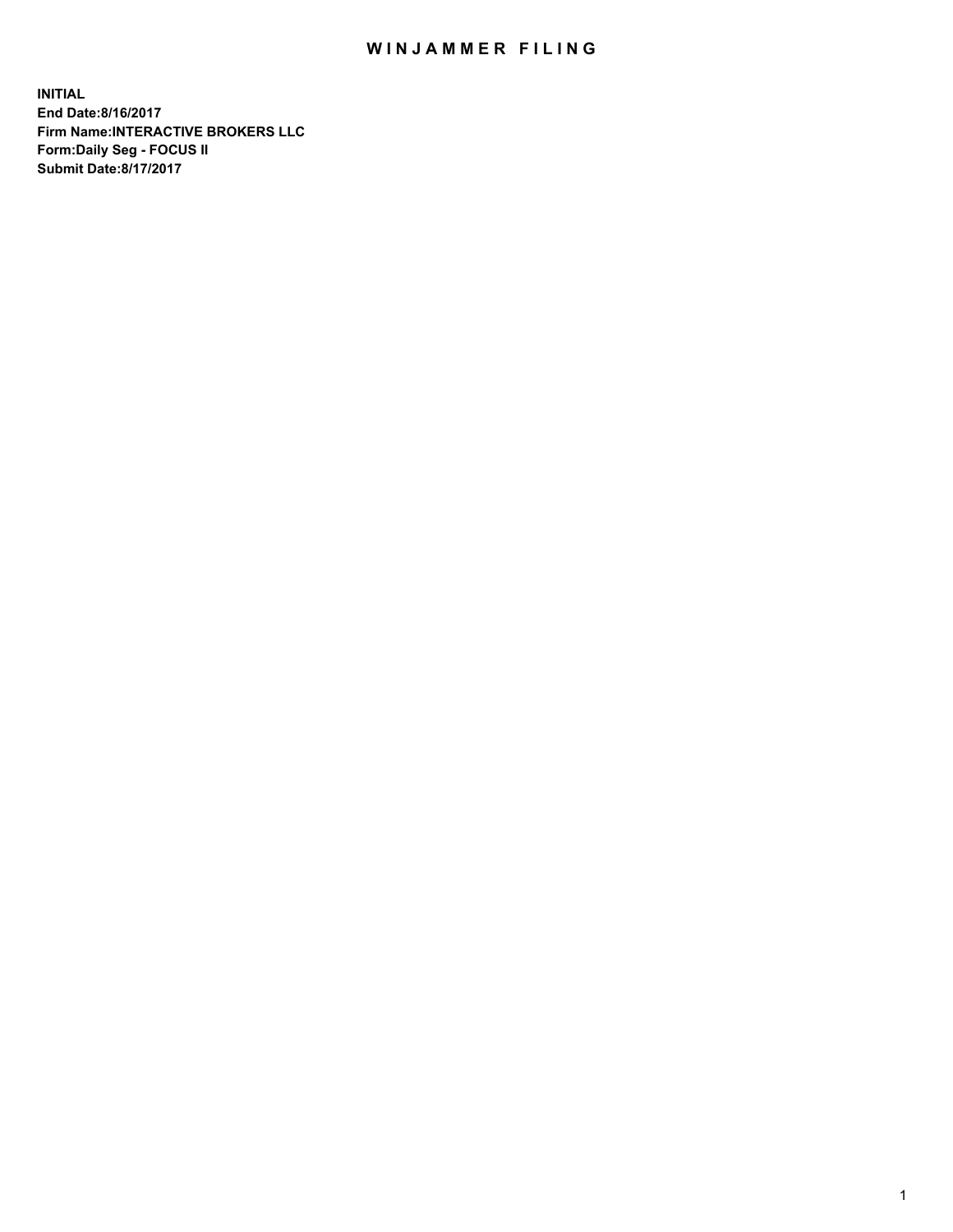## **INITIAL End Date:8/16/2017 Firm Name:INTERACTIVE BROKERS LLC Form:Daily Seg - FOCUS II Submit Date:8/17/2017 Daily Segregation - Cover Page**

| Name of Company<br><b>Contact Name</b><br><b>Contact Phone Number</b><br><b>Contact Email Address</b>                                                                                                                                                                                                                          | <b>INTERACTIVE BROKERS LLC</b><br><b>James Menicucci</b><br>203-618-8085<br>jmenicucci@interactivebrokers.c<br>om |
|--------------------------------------------------------------------------------------------------------------------------------------------------------------------------------------------------------------------------------------------------------------------------------------------------------------------------------|-------------------------------------------------------------------------------------------------------------------|
| FCM's Customer Segregated Funds Residual Interest Target (choose one):<br>a. Minimum dollar amount: ; or<br>b. Minimum percentage of customer segregated funds required:% ; or<br>c. Dollar amount range between: and; or<br>d. Percentage range of customer segregated funds required between: % and %.                       | $\overline{\mathbf{0}}$<br>0<br>155,000,000 245,000,000<br>00                                                     |
| FCM's Customer Secured Amount Funds Residual Interest Target (choose one):<br>a. Minimum dollar amount: ; or<br>b. Minimum percentage of customer secured funds required:%; or<br>c. Dollar amount range between: and; or<br>d. Percentage range of customer secured funds required between: % and %.                          | $\overline{\mathbf{0}}$<br>0<br>80,000,000 120,000,000<br>0 <sub>0</sub>                                          |
| FCM's Cleared Swaps Customer Collateral Residual Interest Target (choose one):<br>a. Minimum dollar amount: ; or<br>b. Minimum percentage of cleared swaps customer collateral required:% ; or<br>c. Dollar amount range between: and; or<br>d. Percentage range of cleared swaps customer collateral required between:% and%. | $\overline{\mathbf{0}}$<br>$\underline{\mathbf{0}}$<br>0 <sub>0</sub><br>0 <sub>0</sub>                           |

Attach supporting documents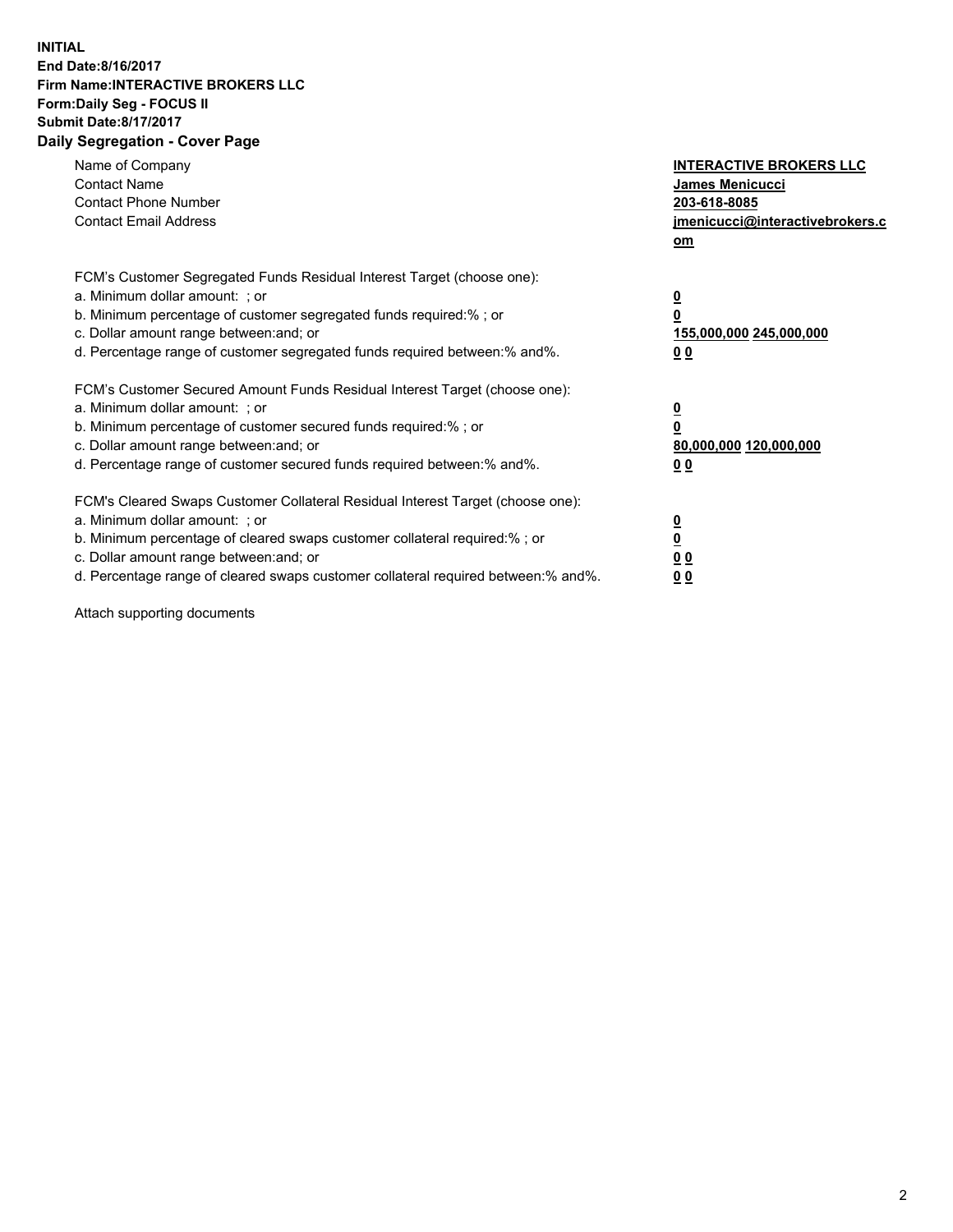## **INITIAL End Date:8/16/2017 Firm Name:INTERACTIVE BROKERS LLC Form:Daily Seg - FOCUS II Submit Date:8/17/2017**

|     | <b>Daily Segregation - Secured Amounts</b>                                                  |                                  |
|-----|---------------------------------------------------------------------------------------------|----------------------------------|
|     | Foreign Futures and Foreign Options Secured Amounts                                         |                                  |
|     | Amount required to be set aside pursuant to law, rule or regulation of a foreign            | $0$ [7305]                       |
|     | government or a rule of a self-regulatory organization authorized thereunder                |                                  |
| 1.  | Net ledger balance - Foreign Futures and Foreign Option Trading - All Customers             |                                  |
|     | A. Cash                                                                                     | 369,039,545 [7315]               |
|     | B. Securities (at market)                                                                   | $0$ [7317]                       |
| 2.  | Net unrealized profit (loss) in open futures contracts traded on a foreign board of trade   | -2,726,087 [7325]                |
| 3.  | Exchange traded options                                                                     |                                  |
|     | a. Market value of open option contracts purchased on a foreign board of trade              | 34,688 [7335]                    |
|     | b. Market value of open contracts granted (sold) on a foreign board of trade                | <mark>-20,132</mark> [7337]      |
| 4.  | Net equity (deficit) (add lines 1.2. and 3.)                                                | 366,328,014 [7345]               |
| 5.  | Account liquidating to a deficit and account with a debit balances - gross amount           | 3,920 [7351]                     |
|     | Less: amount offset by customer owned securities                                            | 0 [7352] 3,920 [7354]            |
| 6.  | Amount required to be set aside as the secured amount - Net Liquidating Equity              | 366,331,934 [7355]               |
|     | Method (add lines 4 and 5)                                                                  |                                  |
| 7.  | Greater of amount required to be set aside pursuant to foreign jurisdiction (above) or line | 366,331,934 [7360]               |
|     | 6.                                                                                          |                                  |
|     | FUNDS DEPOSITED IN SEPARATE REGULATION 30.7 ACCOUNTS                                        |                                  |
| 1.  | Cash in banks                                                                               |                                  |
|     | A. Banks located in the United States                                                       | 62,035,587 [7500]                |
|     | B. Other banks qualified under Regulation 30.7                                              | 0 [7520] 62,035,587 [7530]       |
| 2.  | Securities                                                                                  |                                  |
|     | A. In safekeeping with banks located in the United States                                   | 343,815,525 [7540]               |
|     | B. In safekeeping with other banks qualified under Regulation 30.7                          | 0 [7560] 343,815,525 [7570]      |
| 3.  | Equities with registered futures commission merchants                                       |                                  |
|     | A. Cash                                                                                     | $0$ [7580]                       |
|     | <b>B.</b> Securities                                                                        | <u>0</u> [7590]                  |
|     | C. Unrealized gain (loss) on open futures contracts                                         | 0 [7600]                         |
|     | D. Value of long option contracts                                                           | $0$ [7610]                       |
|     | E. Value of short option contracts                                                          | 0 [7615] 0 [7620]                |
| 4.  | Amounts held by clearing organizations of foreign boards of trade                           |                                  |
|     | A. Cash                                                                                     | $0$ [7640]                       |
|     | <b>B.</b> Securities                                                                        | $0$ [7650]                       |
|     | C. Amount due to (from) clearing organization - daily variation                             | 0 [7660]                         |
|     | D. Value of long option contracts                                                           | $0$ [7670]                       |
|     | E. Value of short option contracts                                                          | 0 [7675] 0 [7680]                |
| 5.  | Amounts held by members of foreign boards of trade                                          |                                  |
|     | A. Cash                                                                                     | 84,261,686 [7700]                |
|     | <b>B.</b> Securities                                                                        | $0$ [7710]                       |
|     | C. Unrealized gain (loss) on open futures contracts                                         | <u>-932,186</u> [7720]           |
|     | D. Value of long option contracts                                                           | 34,688 [7730]                    |
|     | E. Value of short option contracts                                                          | -20,132 [7735] 83,344,056 [7740] |
| 6.  | Amounts with other depositories designated by a foreign board of trade                      | 0 [7760]                         |
| 7.  | Segregated funds on hand                                                                    | $0$ [7765]                       |
| 8.  | Total funds in separate section 30.7 accounts                                               | 489,195,168 [7770]               |
| 9.  | Excess (deficiency) Set Aside for Secured Amount (subtract line 7 Secured Statement         | 122,863,234 [7380]               |
|     | Page 1 from Line 8)                                                                         |                                  |
| 10. | Management Target Amount for Excess funds in separate section 30.7 accounts                 | 80,000,000 [7780]                |
| 11. | Excess (deficiency) funds in separate 30.7 accounts over (under) Management Target          | 42,863,234 [7785]                |
|     |                                                                                             |                                  |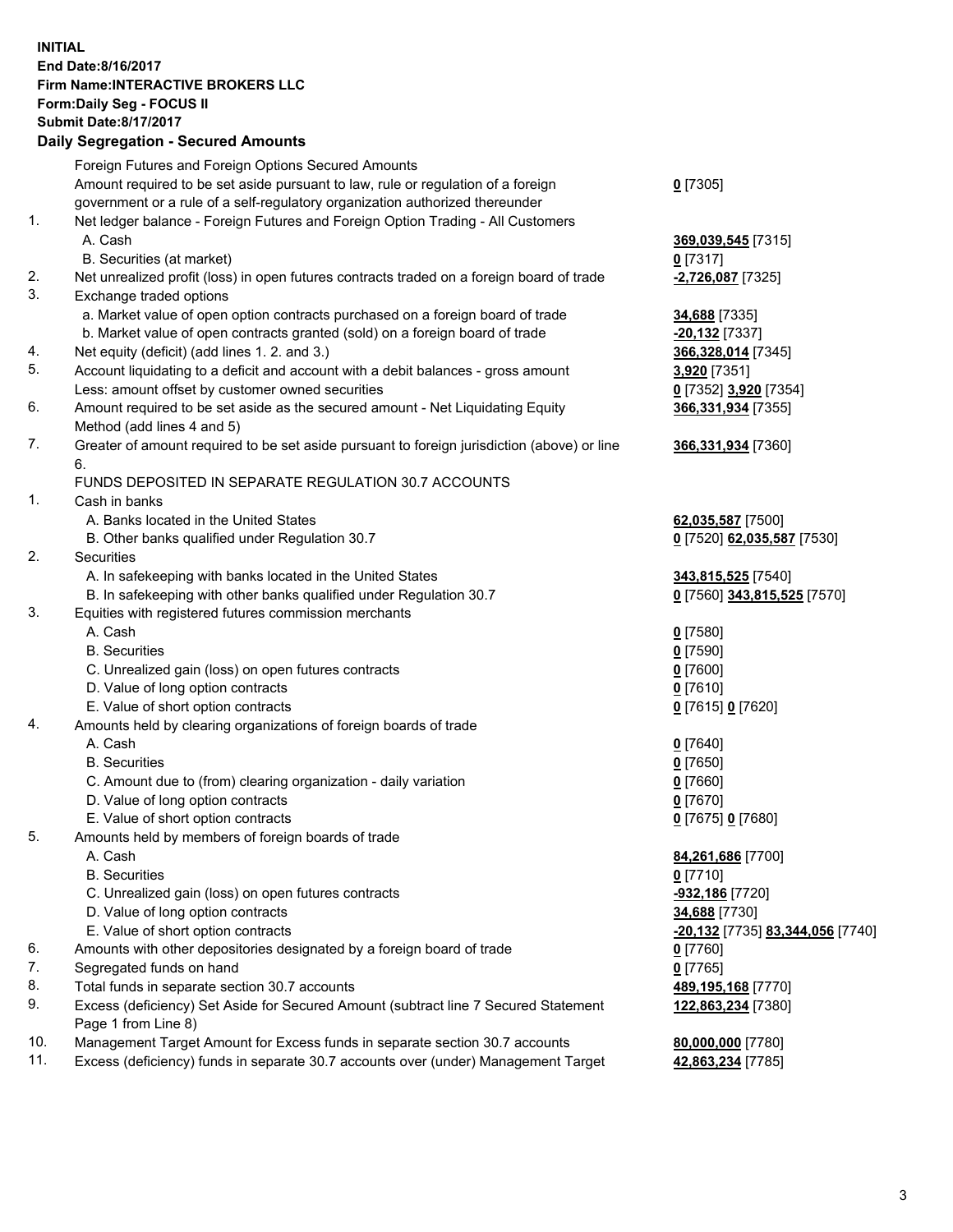**INITIAL End Date:8/16/2017 Firm Name:INTERACTIVE BROKERS LLC Form:Daily Seg - FOCUS II Submit Date:8/17/2017 Daily Segregation - Segregation Statement** SEGREGATION REQUIREMENTS(Section 4d(2) of the CEAct) 1. Net ledger balance A. Cash **4,515,873,193** [7010] B. Securities (at market) **0** [7020] 2. Net unrealized profit (loss) in open futures contracts traded on a contract market **-67,476,907** [7030] 3. Exchange traded options A. Add market value of open option contracts purchased on a contract market **195,726,710** [7032] B. Deduct market value of open option contracts granted (sold) on a contract market **-292,778,958** [7033] 4. Net equity (deficit) (add lines 1, 2 and 3) **4,351,344,038** [7040] 5. Accounts liquidating to a deficit and accounts with debit balances - gross amount **209,861** [7045] Less: amount offset by customer securities **0** [7047] **209,861** [7050] 6. Amount required to be segregated (add lines 4 and 5) **4,351,553,899** [7060] FUNDS IN SEGREGATED ACCOUNTS 7. Deposited in segregated funds bank accounts A. Cash **963,145,956** [7070] B. Securities representing investments of customers' funds (at market) **2,440,606,610** [7080] C. Securities held for particular customers or option customers in lieu of cash (at market) **0** [7090] 8. Margins on deposit with derivatives clearing organizations of contract markets A. Cash **520,815,725** [7100] B. Securities representing investments of customers' funds (at market) **719,040,076** [7110] C. Securities held for particular customers or option customers in lieu of cash (at market) **0** [7120] 9. Net settlement from (to) derivatives clearing organizations of contract markets **8,093,286** [7130] 10. Exchange traded options A. Value of open long option contracts **195,687,554** [7132] B. Value of open short option contracts **-292,749,917** [7133] 11. Net equities with other FCMs A. Net liquidating equity **0** [7140] B. Securities representing investments of customers' funds (at market) **0** [7160] C. Securities held for particular customers or option customers in lieu of cash (at market) **0** [7170] 12. Segregated funds on hand **0** [7150] 13. Total amount in segregation (add lines 7 through 12) **4,554,639,290** [7180] 14. Excess (deficiency) funds in segregation (subtract line 6 from line 13) **203,085,391** [7190] 15. Management Target Amount for Excess funds in segregation **155,000,000** [7194]

16. Excess (deficiency) funds in segregation over (under) Management Target Amount Excess

**48,085,391** [7198]